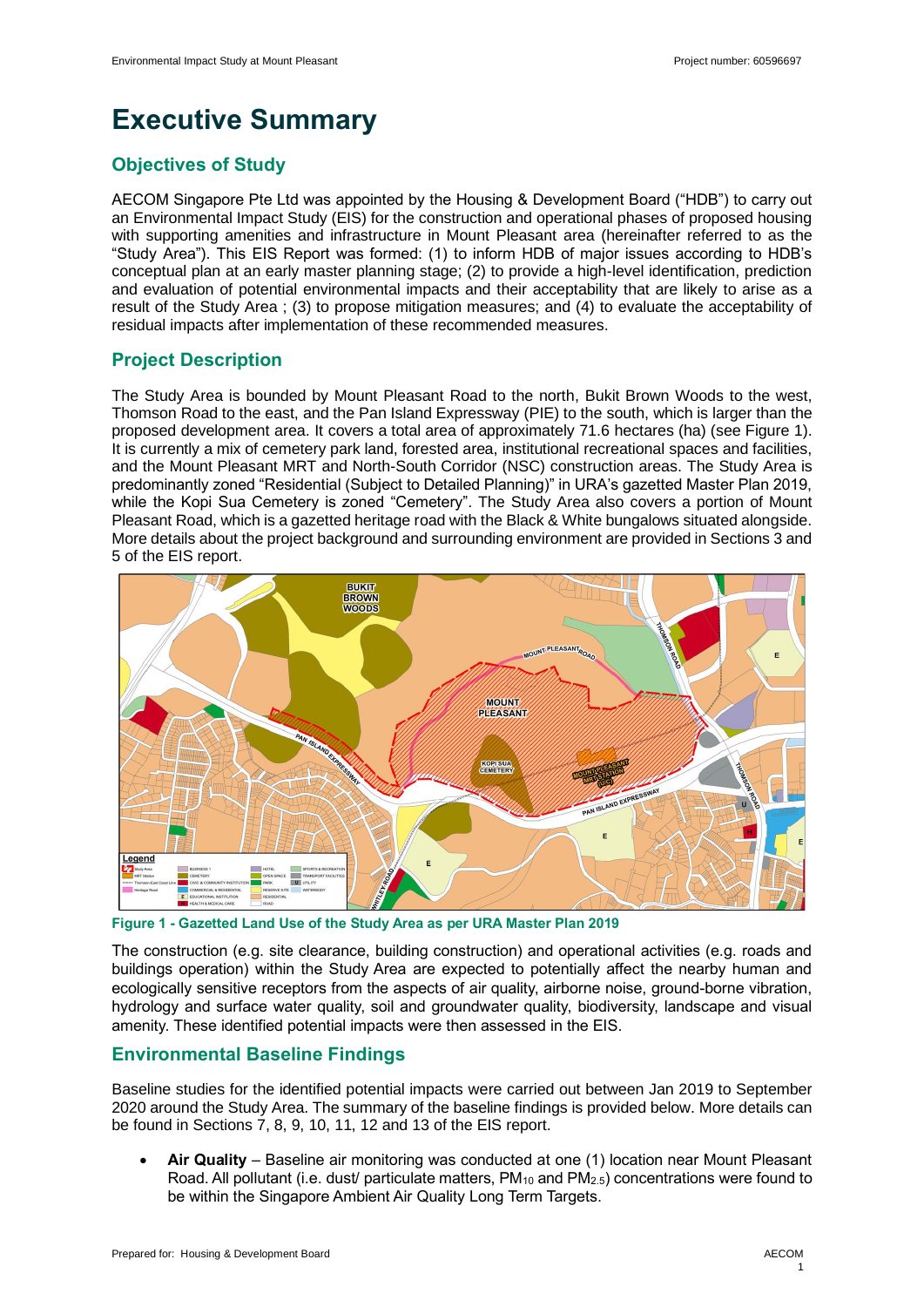- **Airborne Noise** Baseline noise monitoring was carried out at four (4) locations along roadsides within the Study Area to obtain baseline noise levels (L<sub>Aeq(12 hour)</sub>, L<sub>Aeq(15 min)</sub>, L<sub>Aeq(15</sub> min), LAeq(5 min)), which showed slightly elevated noise levels either for residential area or noise sensitive premises (i.e. hospitals, library, etc) mainly due to the Pan Island Expressway (PIE) nearby.
- **Ground-borne Vibration** Baseline vibration monitoring was conducted at three (3) locations along roadsides within the Study Area. The average peak particle velocity ranged from 0.32 to 0.92 PPV, mainly due to the intermittent traffic pass-by on main road as observed during the vibration monitoring.

<span id="page-1-1"></span><span id="page-1-0"></span>

**Recorded at Each Sampling Point along Transects**

- <span id="page-1-3"></span><span id="page-1-2"></span>• **Hydrology and Surface Water Quality** (see [Figure 2\)](#page-1-0) – Two (2) naturalised streams (i.e. Streams 2 and 3) and one (1) partially naturalised stream (i.e. Stream 1), as well as two (2) stormwater drains (i.e. Drains 1 and 2) were identified as watercourses within the four (4) catchment areas. Baseline water quality sampling was conducted at a total of seven (7) sampling locations across the five watercourses. The water quality in all the natural streams were found to be suitable for aquatic life.
- **Soil Quality** A total of seven (7) boreholes was established to understand the baseline soil and groundwater conditions within the Study Area. Soil samples were mainly clayey silt with heavy metals and selected PAHs<sup>1</sup>, but all were below the DIVs<sup>2</sup>.
- **Groundwater Quality** The groundwater was found to be slightly acidic to neutral and dominated by freshwater characteristics. Groundwater near Stream 3 generally flows towards the south-southwest direction, while that near Stream 1 and 2 generally flows towards the southeast direction. Groundwater samples reported detections of heavy metals, but mostly below the DIVs and the ANZGFMWQ<sup>3</sup>, except for copper and zinc that exceeded ANZGFMWQ.
- **Vegetation Distribution** (see [Figure 3\)](#page-1-1) The Study Area is composed of managed vegetation (46.23%), followed by the abandoned-land forest (25.94%), managed vegetation (cemetery)<sup>4</sup> (5.27%), native-dominated low secondary forest (4.27%), scrubland and herbaceous vegetation (4.12%) and waste woodlands (3.54%). The remaining 10.62% of the Study Area was covered by an existing construction area.

<sup>1</sup> Polycyclic Aromatic Hydrocarbons (PAHs)

<sup>2</sup> Dutch Intervention Values (DIV)

<sup>3</sup> Australian and New Zealand Guidelines for Fresh and Marine Water Quality for Freshwater (ANZGFMWQ)

<sup>4</sup> The vegetation in the Kopi Sua Cemetery is defined separately as Managed Vegetation (Cemetery) as it was found to be maintained by a group of caretakers, where its floristic composition is observed to be largely different from other managed vegetation in the private compound areas (e.g. roadside trees and shrubs, managed lawns, landscape plantings).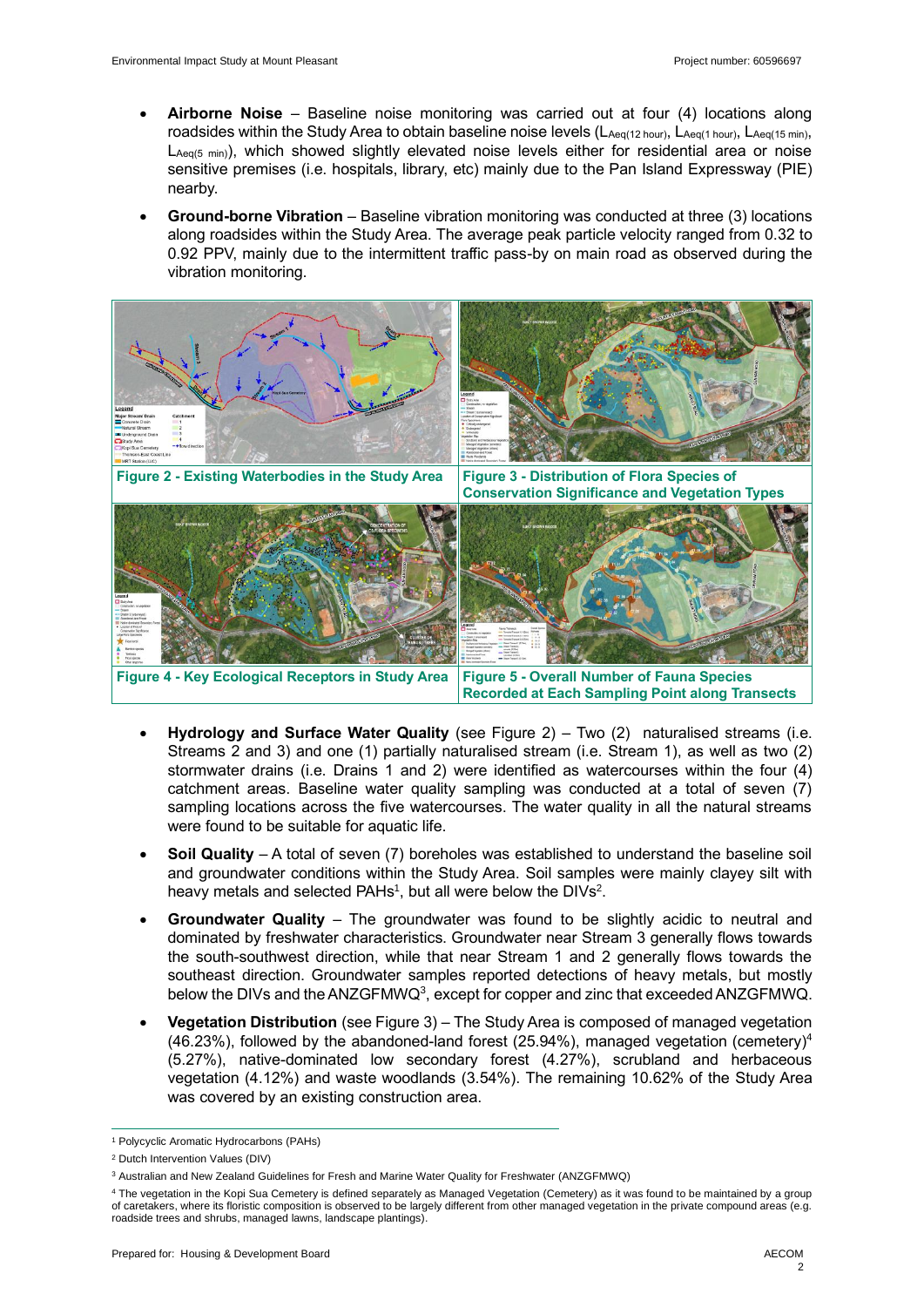- <span id="page-2-0"></span>• **Biodiversity, Flora** (see [Figure 3\)](#page-1-1) – A total of 378 species of vascular plants (e.g. ferns and flowering plants) was recorded, in which about 23.54% were of true conservation significance<sup>5,6</sup>, located mostly within the native-dominated secondary forest and abandonedland forest in the Study Area. A total of 225 large trees, palms and bamboos ( $\geq 3$ m in girth/spread) were documented within the Study Area with a mix of common and exotic species.
- <span id="page-2-2"></span>• **Biodiversity, Fauna** (see [Figure 5\)](#page-1-2) – About 35.25% of the 468 species of probable occurrence<sup>7</sup> identified from desktop study were confirmed during the fauna field assessment. The highest species richness was recorded in the cemetery area with managed vegetation. Overall, a total of 14 species of conservation significance<sup>[5](#page-2-0)</sup> were recorded, including one damselfly (i.e. Collar[e](#page-2-1)d Threadtail<sup>8</sup>), one butterfly (i.e. Common Rose), one reptile (i.e. Asian Softshell Turtle<sup>8</sup>), ten bird (e.g. Crested Goshawk, White-rumped Shama) and one bat species (i.e. bamboo bats<sup>9</sup>).
- <span id="page-2-1"></span>• **Ecological Value** (see [Figure 4\)](#page-1-3) – The Study Area has a mix of features with low to high ecological values, with medium to high ecological value due to its proximity to the Central Catchment Nature Reserve, as well as the presence of: (1) Native-dominated secondary forest of medium-high ecological value; (2) Abandoned-land forest of medium ecological value; (3) A heritage tree (*Ficus kurzii*) along Mount Pleasant Road; (4) 225 large specimens of trees, palms or bamboos across the site; (5) Bamboo clusters and the critically endangered Lesser Bamboo Bat (*Tylonycteris* sp.); (6) Fauna of conservation significance<sup>[5,](#page-2-0)[7](#page-2-2)</sup> at all three streams.
- **Landscape and Visual Amenity**  The Study Area consist of a mix of disturbed natural habitat, managed land, construction, and residential development. The landscape and visual amenity values within the Study Area are mainly contributed by the managed vegetation with a mix of exotic and commercially available native species, as well as the colonial character of the Black and White Bungalows with heritage features along Mount Pleasant Road.

#### **Impact Assessment Approach and Methodology**

Section 6 describes the overall approach of an EIS. Sections 7, 8, 9, 10, 11, 12 and 13 of the EIS report discuss the assessment methodologies and findings in specific to the potential impacts assessed for the construction and operational phases of the Study Area.

#### **Key Mitigation Measures**

[Table 1](#page-2-3) summarizes the key mitigation measures and best management practices that have been recommended for adoption during the construction and operational phases of the Study Area. More details can be found in Sections 7, 8, 9, 10, 11, 12 and 13 of the EIS report.

| <b>Environ-</b>            | Key Mitigation Measures and Best Management Practices                                                                                                                                                                                                                                               |                                                                                                                                                |  |  |
|----------------------------|-----------------------------------------------------------------------------------------------------------------------------------------------------------------------------------------------------------------------------------------------------------------------------------------------------|------------------------------------------------------------------------------------------------------------------------------------------------|--|--|
| mental<br><b>Parameter</b> | <b>For Construction Phase</b>                                                                                                                                                                                                                                                                       | <b>For Operational Phase</b>                                                                                                                   |  |  |
| <b>Air Quality</b>         | Develop and implement an Air Pollution No<br>$\bullet$<br>Control Plan (APCP);<br>Implement best management practices on<br>site (e.g. erect hoarding around dusty<br>activities, water suppression, perform<br>wheel-washing, use water-assisted dust<br>sweepers, transport/ store fine materials | suggestion of<br>mitigation<br>measures would be required, as the<br>air quality impact significance is<br>expected to be Negligible to Minor. |  |  |

<span id="page-2-3"></span>

|  | Table 1: Recommended Key Mitigation Measures and Best Management Practices |  |
|--|----------------------------------------------------------------------------|--|
|--|----------------------------------------------------------------------------|--|

<sup>5</sup> The global conservation status for fauna follow the International Union for Conservation of Nature (IUCN) Red List, while the local conservation status for both flora and fauna follow the Singapore Red Data Book (SRDB) and other updated local checklists if available. Threatened species listed as nationally and/or globally Vulnerable, Endangered, Critically Endangered, or Presumed Extinct (see Table 12-2 in EIS report for definitions) were considered species of conservation significance in this study.

<sup>6</sup> See Appendix B2 in the EIS Final Addendum Report for the list of locally conservation significant plants.

<sup>7</sup> See Appendix D in the EIS Final Addendum Report for the list of fauna species of probable occurrence.

<sup>8</sup> The Asian Softshell Turtle (*Amyda cartilaginea*) and Collared Threadtail (*Prodasineura collaris*) are stream dependent fauna species which are "locally threatened" (see Footnot[e 5\).](#page-2-0)

<sup>9</sup> Bamboo bats (Tylonycteris sp.), also known as flat-headed bats, are insectivorous bats that roost in the internodes of bamboo. In Singapore, there are two species of bamboo bats—the Lesser Bamboo Bat (*Tylonycteris fulvida*) and the Greater Bamboo Bat (*Tylonycteris malayana*), where the former is listed as "Critically Endangered" (see Footnote [5\)](#page-2-0). Since there was difficulty in differentiating the bamboo bats caught from their physical attributes and calls, without identifying to species level, it was assumed with possibility to be the critically endangered Lesser Bamboo Bat.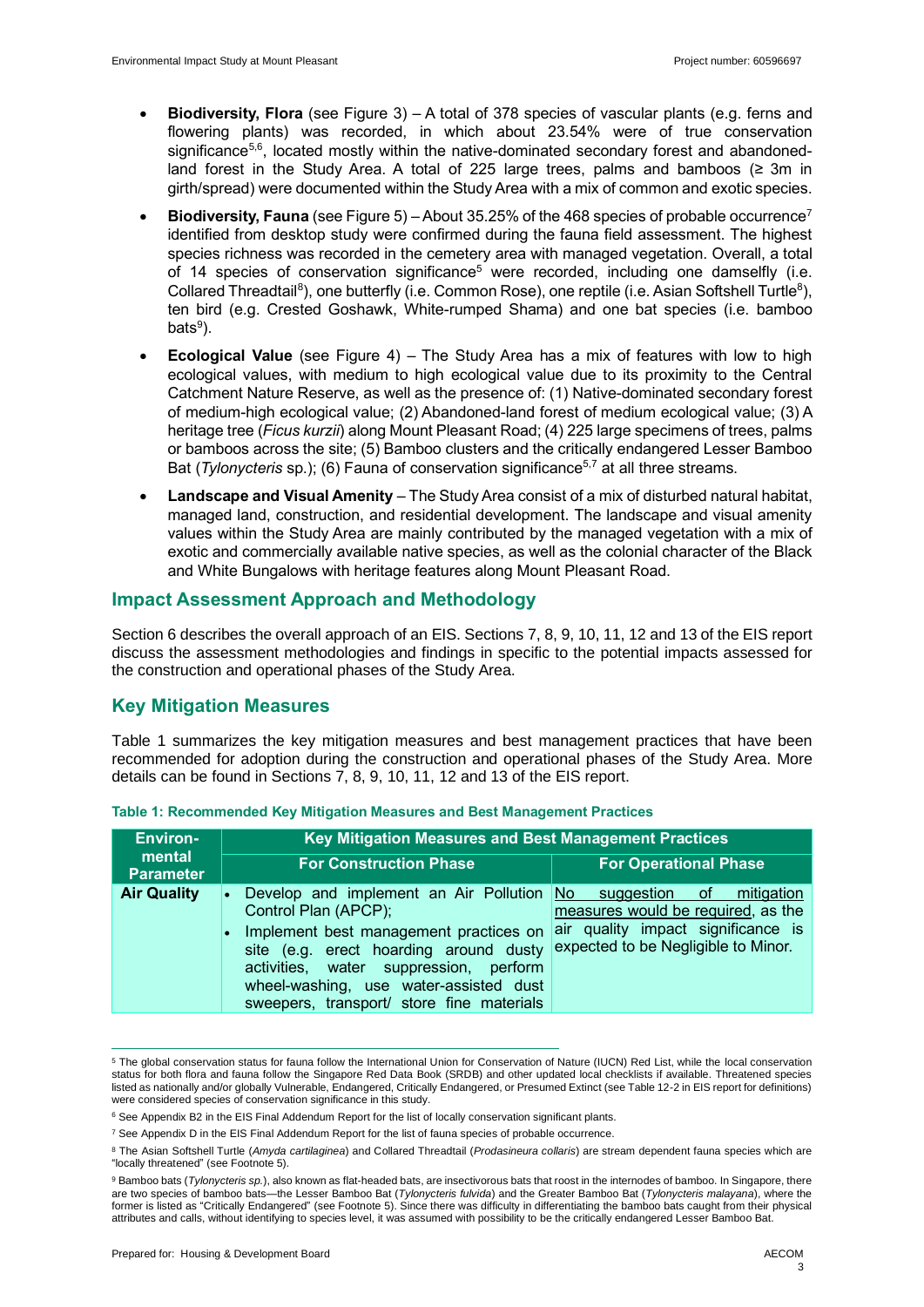| <b>Environ-</b>                          | Key Mitigation Measures and Best Management Practices                                                                                                                                                                                                                                                                                                                                                                                                                                                                                                                                                                                                                                                                                                                                                                                                                                                                                                                                                                                                                                                                                                                                                                                                                                                              |                                                                                                                                                                                                                                                                                                                                                                                              |  |  |  |
|------------------------------------------|--------------------------------------------------------------------------------------------------------------------------------------------------------------------------------------------------------------------------------------------------------------------------------------------------------------------------------------------------------------------------------------------------------------------------------------------------------------------------------------------------------------------------------------------------------------------------------------------------------------------------------------------------------------------------------------------------------------------------------------------------------------------------------------------------------------------------------------------------------------------------------------------------------------------------------------------------------------------------------------------------------------------------------------------------------------------------------------------------------------------------------------------------------------------------------------------------------------------------------------------------------------------------------------------------------------------|----------------------------------------------------------------------------------------------------------------------------------------------------------------------------------------------------------------------------------------------------------------------------------------------------------------------------------------------------------------------------------------------|--|--|--|
| mental<br><b>Parameter</b>               | <b>For Construction Phase</b>                                                                                                                                                                                                                                                                                                                                                                                                                                                                                                                                                                                                                                                                                                                                                                                                                                                                                                                                                                                                                                                                                                                                                                                                                                                                                      | <b>For Operational Phase</b>                                                                                                                                                                                                                                                                                                                                                                 |  |  |  |
| Airborne<br><b>Noise</b>                 | with<br>enclosure,<br>re-vegetate<br>earthworks/exposed areas);<br>Impose a maximum-speed-limit of 25 km/hr<br>on paved or surfaced haul roads and 15<br>km/hr on unpaved haul roads and work<br>areas.<br>Prioritize the use of construction equipment •<br>$\bullet$<br>with lower noise levels;<br>Acoustic shed / enclosure for construction<br>equipment where viable to implement.                                                                                                                                                                                                                                                                                                                                                                                                                                                                                                                                                                                                                                                                                                                                                                                                                                                                                                                           | Road traffic control with<br>low-<br>postings,<br>speed<br>humps<br>and<br>signage;<br>Apply noise attenuators and other<br>available<br>best<br>technologies/practices for noise                                                                                                                                                                                                            |  |  |  |
| Ground-<br>borne<br><b>Vibration</b>     | Use low vibration piling techniques during<br>$\bullet$<br>construction phase;<br>rotary bore<br>piling/micro<br>piling<br>Use<br>techniques for the foundations of the<br>building.                                                                                                                                                                                                                                                                                                                                                                                                                                                                                                                                                                                                                                                                                                                                                                                                                                                                                                                                                                                                                                                                                                                               | control on ACMV system.<br>Road traffic control on speed<br>$\bullet$<br>limits and heavy vehicles;<br>Maintenance of road surfaces to<br>$\bullet$<br>be levelled.                                                                                                                                                                                                                          |  |  |  |
| <b>Hydrology</b><br>and Water<br>Quality | Ensure strict compliance with PUB Code of<br>$\bullet$<br>Practice on Surface Water Drainage, e.g.<br>Implement earth control measures<br>- Implement CCTV and Silt Imagery<br>Detection System (SIDS) to monitor<br>surface runoff discharges from sites<br>Provide enclosed bins and designated<br>waste disposal facilities, with frequent<br>housekeeping<br>checks<br>and<br>waste<br>collections<br>by<br>licensed<br>waste<br>operator/collector.                                                                                                                                                                                                                                                                                                                                                                                                                                                                                                                                                                                                                                                                                                                                                                                                                                                           | Ensure strict compliance with<br>$\bullet$<br>Code of Practice on<br>PUB.<br>Surface Water Drainage with<br>considerations during design<br>stage to reduce operational<br>peak flow and flood risk, e.g.<br>provide storage system, provide<br>more softscape/ pervious areas,<br>etc.;<br>Provide sufficient disposal bins<br>surrounding the Project to avoid<br>improper waste disposal. |  |  |  |
|                                          | Project-specific recommendations to mitigate major impact at Stream 1, Stream 3<br>and Drain 1 in both phases (subject to detailed engineering studies and Authorities'<br>approval - see Table 10-13 in EIS Report)<br>Stream 1 (mainly to preserve <sup>10</sup> upstream of Stream 1):<br>Option A: Realign proposed road at upstream of Stream 1 with 35 m buffer at both<br>sides, convert downstream into drains, provide drain diversion during construction<br>Option B: Replace proposed slip road with a service road along PIE that links to<br>$\bullet$<br>the existing Onraet Road, provide drain diversion for downstream section during<br>construction with the retention of approximately 30% of the upstream of Stream<br>1 with 35 m buffer on both sides<br>Stream 3 (aim to preserve the entire Stream 3):<br>Option A: Convert downstream of Stream 3 into culvert structure under the<br>proposed slip road, provide temporary drain diversion during construction<br>Option B: Construct proposed slip road as a cross-over to avoid the stream<br>Option C: Replace proposed slip road with a service road along PIE that links to<br>the existing Onraet Road, so that Stream 3 will remain intact<br>Drain 1: Divert or realign the concrete drain during the construction to minimize |                                                                                                                                                                                                                                                                                                                                                                                              |  |  |  |
|                                          |                                                                                                                                                                                                                                                                                                                                                                                                                                                                                                                                                                                                                                                                                                                                                                                                                                                                                                                                                                                                                                                                                                                                                                                                                                                                                                                    |                                                                                                                                                                                                                                                                                                                                                                                              |  |  |  |
| Soil and<br>Ground-<br>water             | flooding risk<br>Install piezometers to monitor groundwater<br>level changes in compliance with Building<br>Control Regulations 2003;                                                                                                                                                                                                                                                                                                                                                                                                                                                                                                                                                                                                                                                                                                                                                                                                                                                                                                                                                                                                                                                                                                                                                                              | Ensure proper storage of toxic<br>$\bullet$<br>chemical waste and hazardous<br>substances/chemicals<br>at<br>designated sheltered area (with                                                                                                                                                                                                                                                 |  |  |  |

 $10$  "Preserve" indicates that there should be no construction/operational activities disturbing the existing conditions of the stream.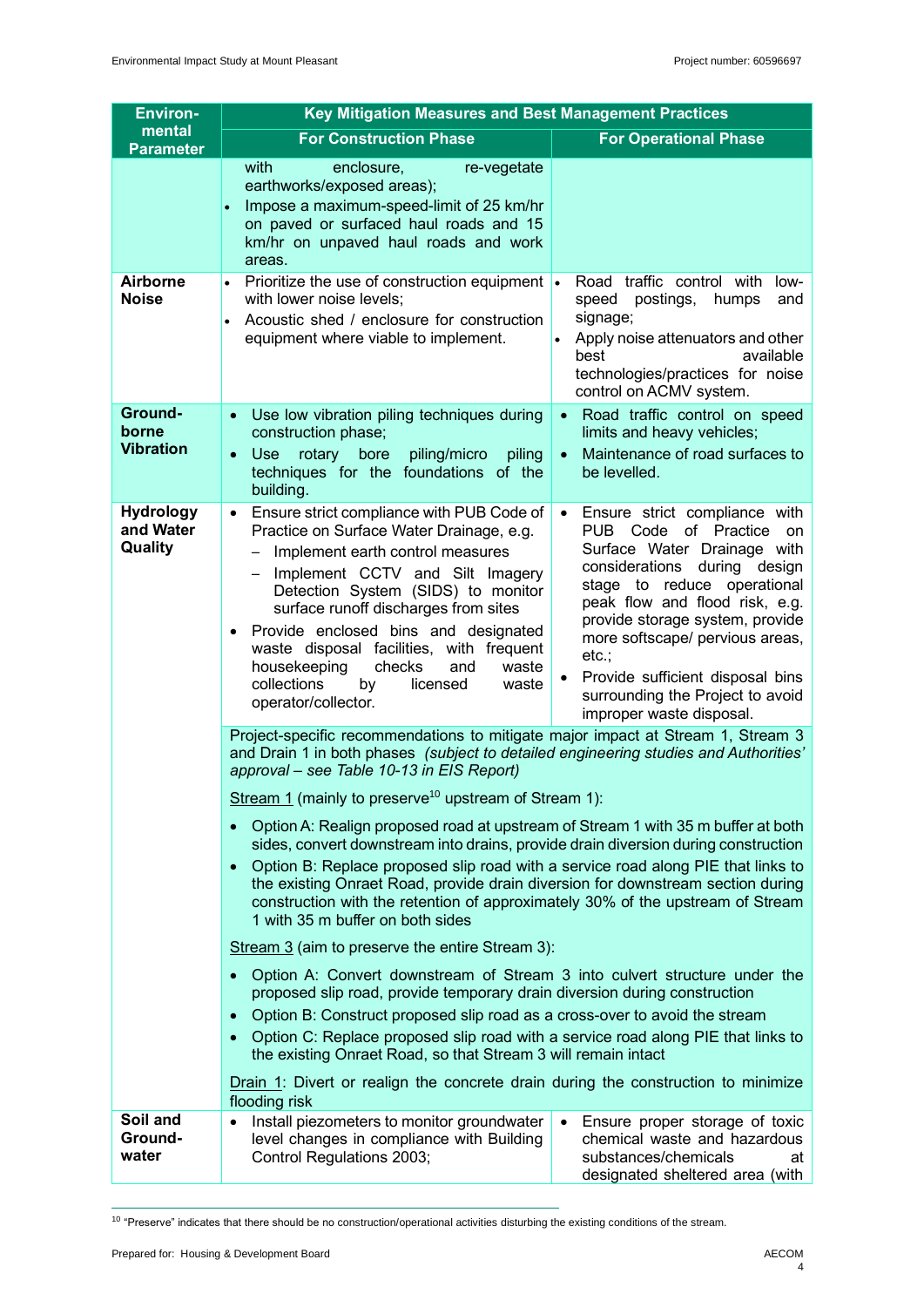| <b>Environ-</b>            | Key Mitigation Measures and Best Management Practices                                                                                                                                                                                                                                                                                                                                                                                                                                                                                                                                                                                                                                                                                                                                                                                                                                                                                                                                                                                                                                                                                                                                                                                                                                                                                                                                                                                                                                                                                                                                                                                                                                                                                                                                                                                                       |                                                                                                                                                                                                                                                                                                                                                                                                                                                                     |  |  |  |
|----------------------------|-------------------------------------------------------------------------------------------------------------------------------------------------------------------------------------------------------------------------------------------------------------------------------------------------------------------------------------------------------------------------------------------------------------------------------------------------------------------------------------------------------------------------------------------------------------------------------------------------------------------------------------------------------------------------------------------------------------------------------------------------------------------------------------------------------------------------------------------------------------------------------------------------------------------------------------------------------------------------------------------------------------------------------------------------------------------------------------------------------------------------------------------------------------------------------------------------------------------------------------------------------------------------------------------------------------------------------------------------------------------------------------------------------------------------------------------------------------------------------------------------------------------------------------------------------------------------------------------------------------------------------------------------------------------------------------------------------------------------------------------------------------------------------------------------------------------------------------------------------------|---------------------------------------------------------------------------------------------------------------------------------------------------------------------------------------------------------------------------------------------------------------------------------------------------------------------------------------------------------------------------------------------------------------------------------------------------------------------|--|--|--|
| mental<br><b>Parameter</b> | <b>For Construction Phase</b>                                                                                                                                                                                                                                                                                                                                                                                                                                                                                                                                                                                                                                                                                                                                                                                                                                                                                                                                                                                                                                                                                                                                                                                                                                                                                                                                                                                                                                                                                                                                                                                                                                                                                                                                                                                                                               | <b>For Operational Phase</b>                                                                                                                                                                                                                                                                                                                                                                                                                                        |  |  |  |
|                            | Conduct a construction risk assessment<br>$\bullet$<br>and prepare a comprehensive construction<br>health, safety and environment plan (e.g.<br>wear PPE on site, provide emergency spill<br>kits on site);<br>Ensure proper storage of generated toxic<br>chemical waste and chemicals used on-<br>site under shelter within concrete bund<br>walls or in storage containers with good<br>ventilation;<br>Provide spill trays for all waste/chemical<br>and<br>perform<br>containers<br>regular<br>maintenance.                                                                                                                                                                                                                                                                                                                                                                                                                                                                                                                                                                                                                                                                                                                                                                                                                                                                                                                                                                                                                                                                                                                                                                                                                                                                                                                                            | access-controlled entrance and<br>concrete bund walls) or in<br>storage containers with good<br>ventilation;<br>Provide<br>spill<br>trays<br>for<br>$\bullet$<br>all<br>chemical drums, plants and<br>machinery<br>and<br>potential<br>pollutive substances used on<br>site.<br>and<br>regular<br>ensure<br>maintenance.                                                                                                                                            |  |  |  |
| <b>Biodiversity</b>        | Review conceptual development plan in<br>the Study Area to avoid area of high<br>concentration of flora species and Stream<br>1 which is a habitat for an odonate of<br>conservation significance. If retained, the<br>adjacent existing vegetation of 35m of both<br>sides of the stream should also be<br>maintained;<br>Review<br>orientation<br>of<br>proposed<br>commercial and social node to retain the<br>of<br><b>of</b><br>11<br><b>Tembusu</b><br>cluster<br>nos.<br>(Cyrtophyllum fragrans);<br>Review work areas and access to avoid<br>allocating excessive working spaces, this<br>could prevent works from affecting Stream<br>2;<br>Review start location of proposed slip road<br>from PIE to avoid Stream 3 or review<br>construction methods that would minimise<br>impact to the stream and the surrounding<br>vegetation. The most biodiversity sensitive<br>approach would be to avoid Stream 3<br>completely (refer to Option C in water<br>quality);<br>The erection of the construction hoarding/<br>$\bullet$<br>noise barrier (where applicable) shall be<br>directional, starting from the area closest<br>to the busiest road, Thomson Road, then<br>towards Bukit Brown Woods. This is to<br>reduce potential roadkills. The hoarding<br>shall be continuous and complete before<br>work commences;<br>Once the site hoarding is completed,<br>$\bullet$<br>determine if there are wild pigs within the<br>hoarding;<br>Prior to works, if wild pigs are present<br>$\bullet$<br>within the hoarding, the contractor shall<br>engage an approved wildlife management<br>specialist to prepare and execute a plan for<br>their removal; and<br>For all fauna that may be encountered on<br>$\bullet$<br>site, prepare a wildlife response and<br>rescue plan in consultation with an<br>Ecologist and have an NParks approved | Plant more trees along the edge<br>$\bullet$<br>of the retained vegetation and<br>adjacent forest (Bukit Brown<br>Woods), it can serve as a natural<br>barrier to light, noise and filter<br>vehicular emissions that may be<br>harmful to animals;<br>Incorporate<br>bird-friendly<br>$\bullet$<br>features for building design, e.g.<br>presence of overhangs, replace<br>continuous glass facades with<br>decorative facades and grilles,<br>UV patterned glass. |  |  |  |